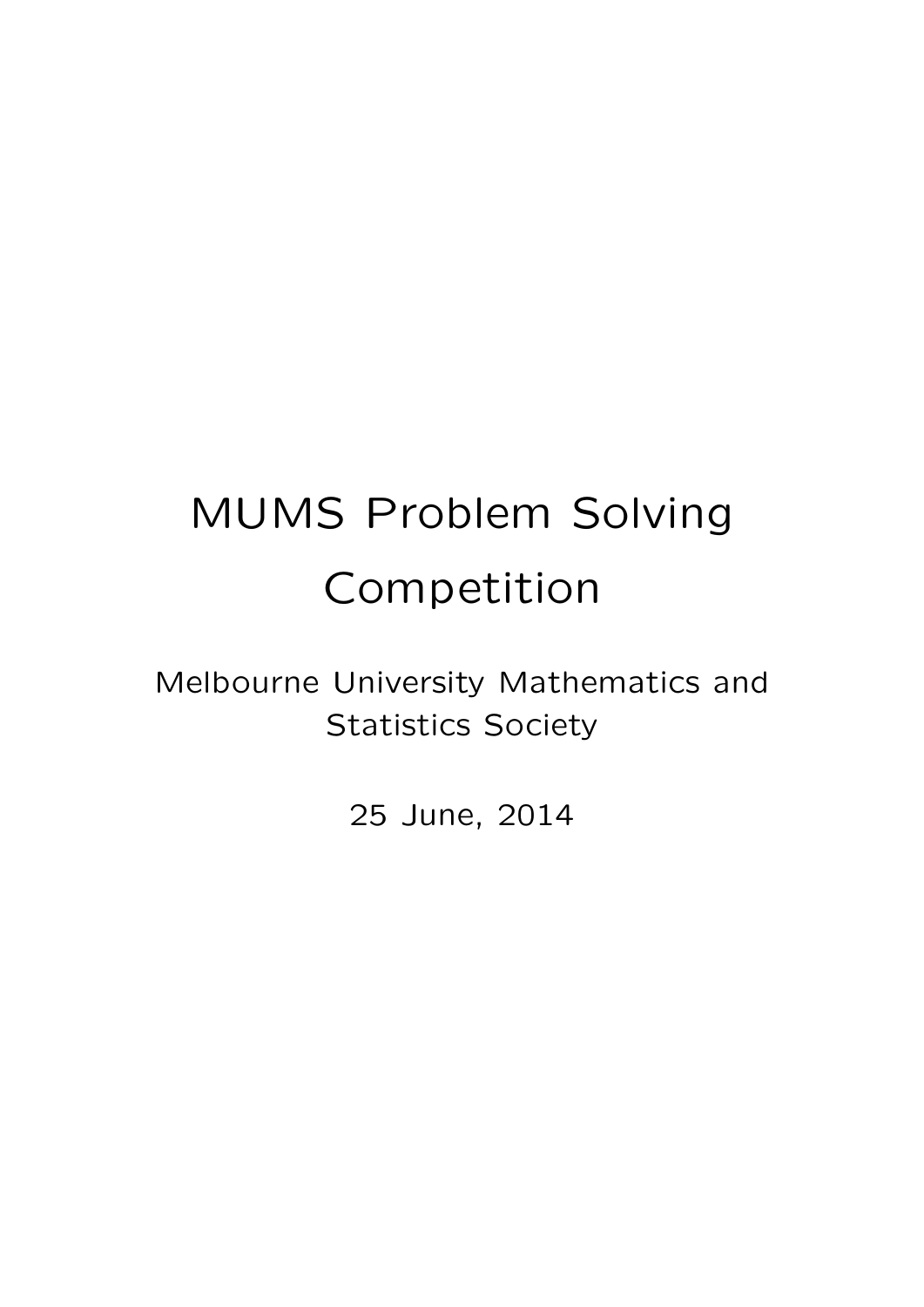#### RULES

- Teams must have either three or four competitors.
- The competition will consist of five rounds, each lasting ten minutes.
- In each round there are five questions, but only your best three questions will contribute to your score. The questions have 3, 4, 5, 6 and 7 points allocated respectively.
- You will not lose points for incorrect answers.
- Prizes will be awarded to the top three school teams.
- You must have fun!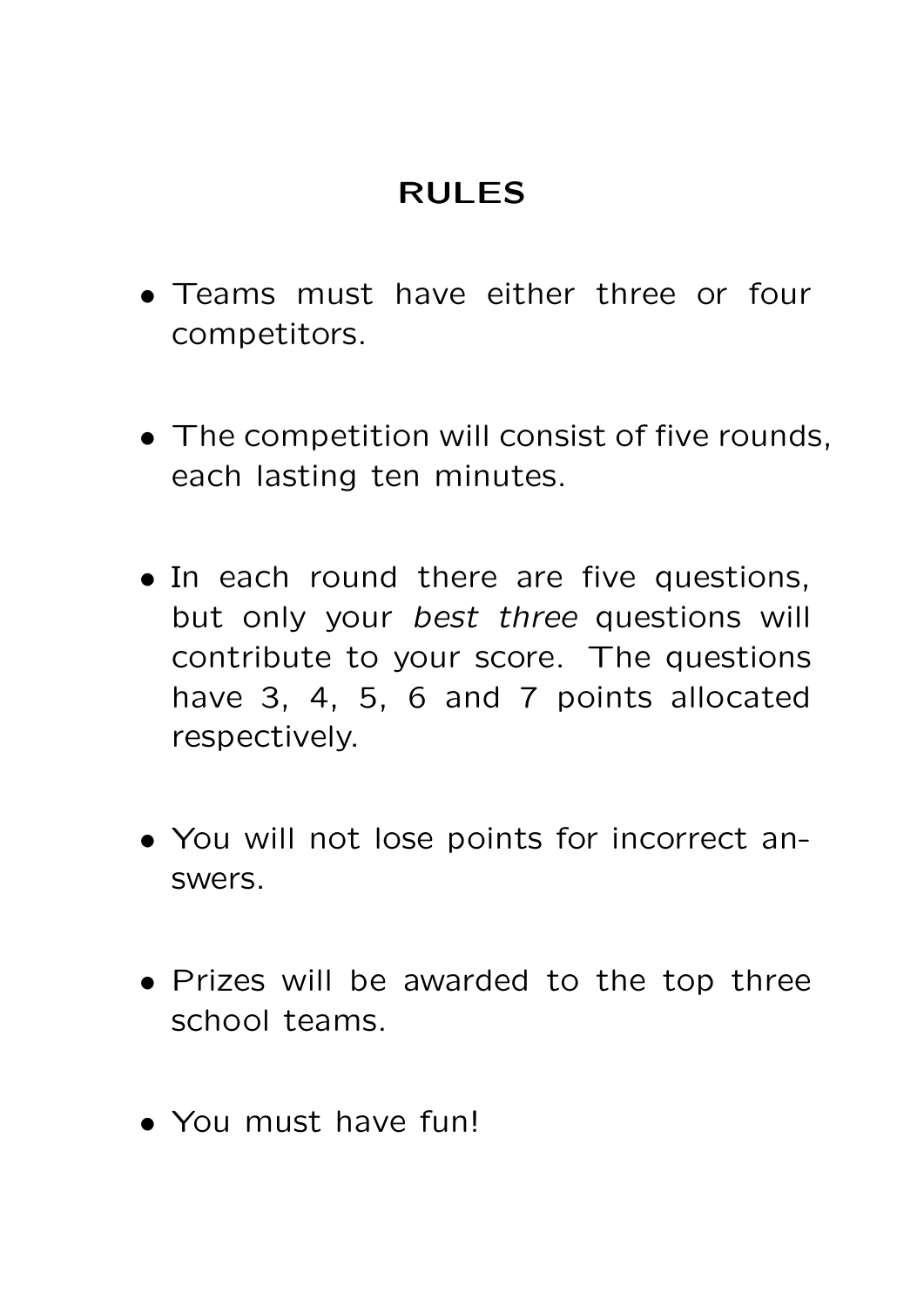#### ROUND ONE

- 1. What is the largest odd factor of 2014?
- 2. Jinghan loves to bake dodgy cakes (true story). She makes fairy cake with 24  $cm<sup>3</sup>$ of self raising flour, 20  $cm<sup>3</sup>$  of egg, 20  $cm<sup>3</sup>$  of sugar and 12  $cm<sup>3</sup>$  of milk. If the flour rises by 50%, the egg rises by 20% and 25% of the milk evaporates. How big is the cake after it is baked?
- 3. What is the largest 3 digit number such that the sum of its digits is equal to the square of its last digit?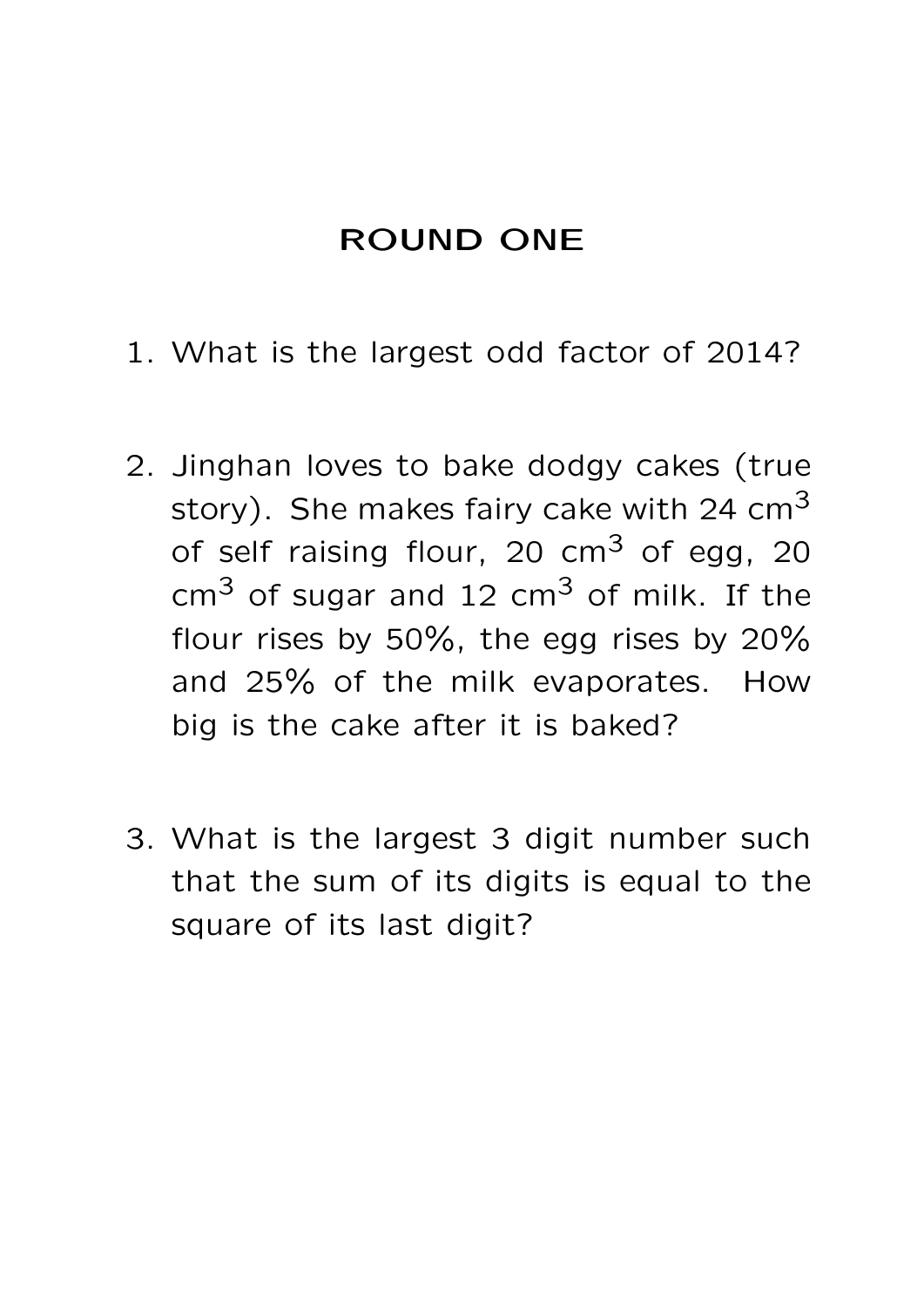- 4. Bobby Blue Fairy has decided to make his own fairy bread. The ratios of sweetness to awesomeness to magicness are as follows. Blue 3:4:1, pink 0:0:1, yellow 2:1:1. What ratio of blue to pink to yellow sprinkles should Bobby blue fairy use so that the sprinkle mixture has equal parts sweetness, awesomeness and magicness?
- 5. The ages of Ann and Bill add to 91. Ann is now 3 times older than Bill was at the time when Ann was twice as old as Bill is now. How old are Ann and Bill?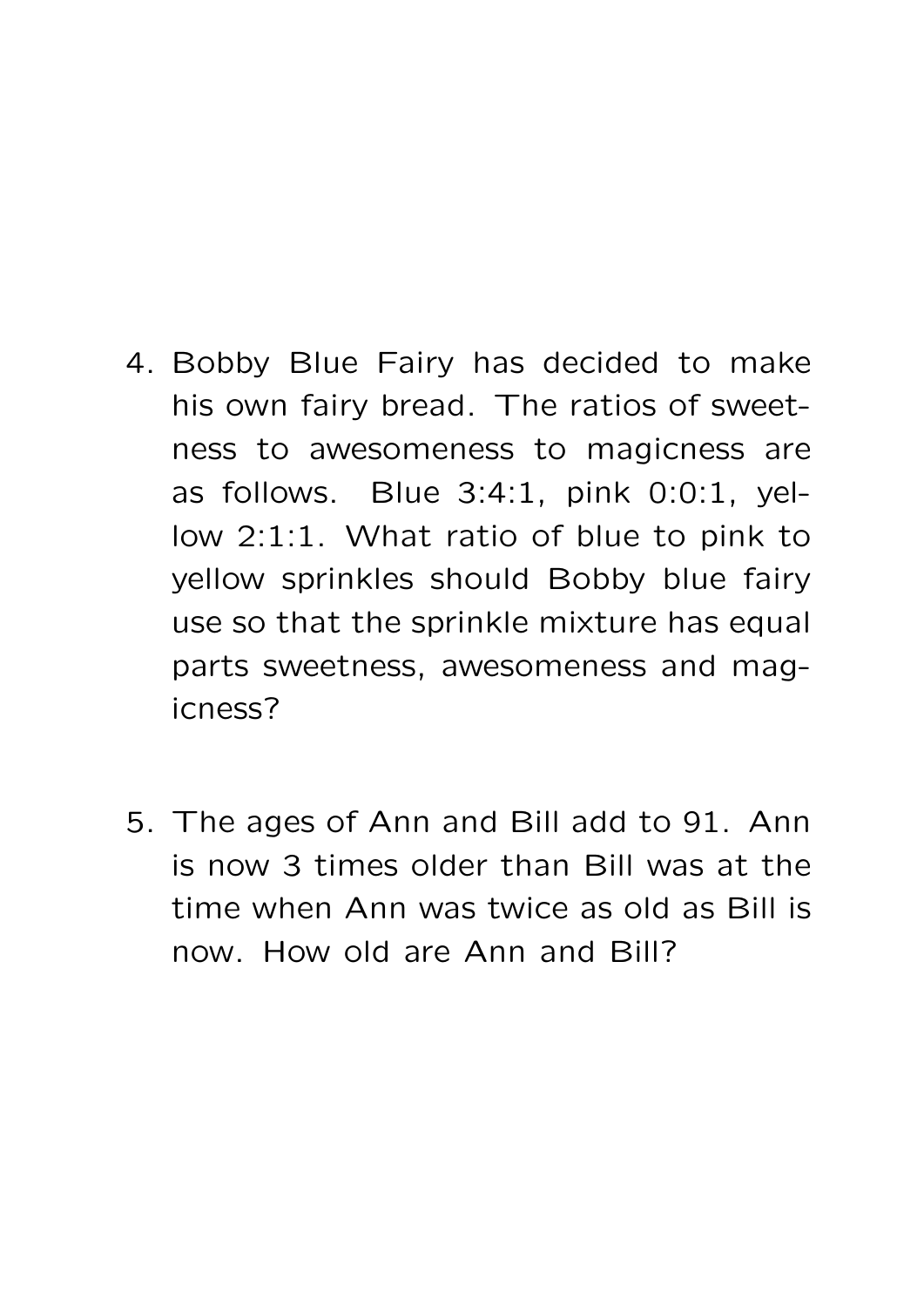#### ROUND TWO

- 1. Declan decides to roll down from the top of a hill in a ball with radius 1 m. If the length of the slope is  $10\pi$  m, how many rotations has the ball made when it reaches the bottom?
- 2. What is the smallest 3 digit number so that when you write its digits backwards, the value of the new number increases by more than a factor of 2?
- 3. Jinghan has a very cheap dodgy toaster (true story). She rates the darkness of her toast from 0–5, where 0 is untoasted and 5 is totally burnt. The left slot cooks the left side at 1 degree of darkness per minute and the right side at 1.5 degrees of darkness per minute. The right slot cooks the left side at 3 degrees of darkness per minute and the right side at 0.5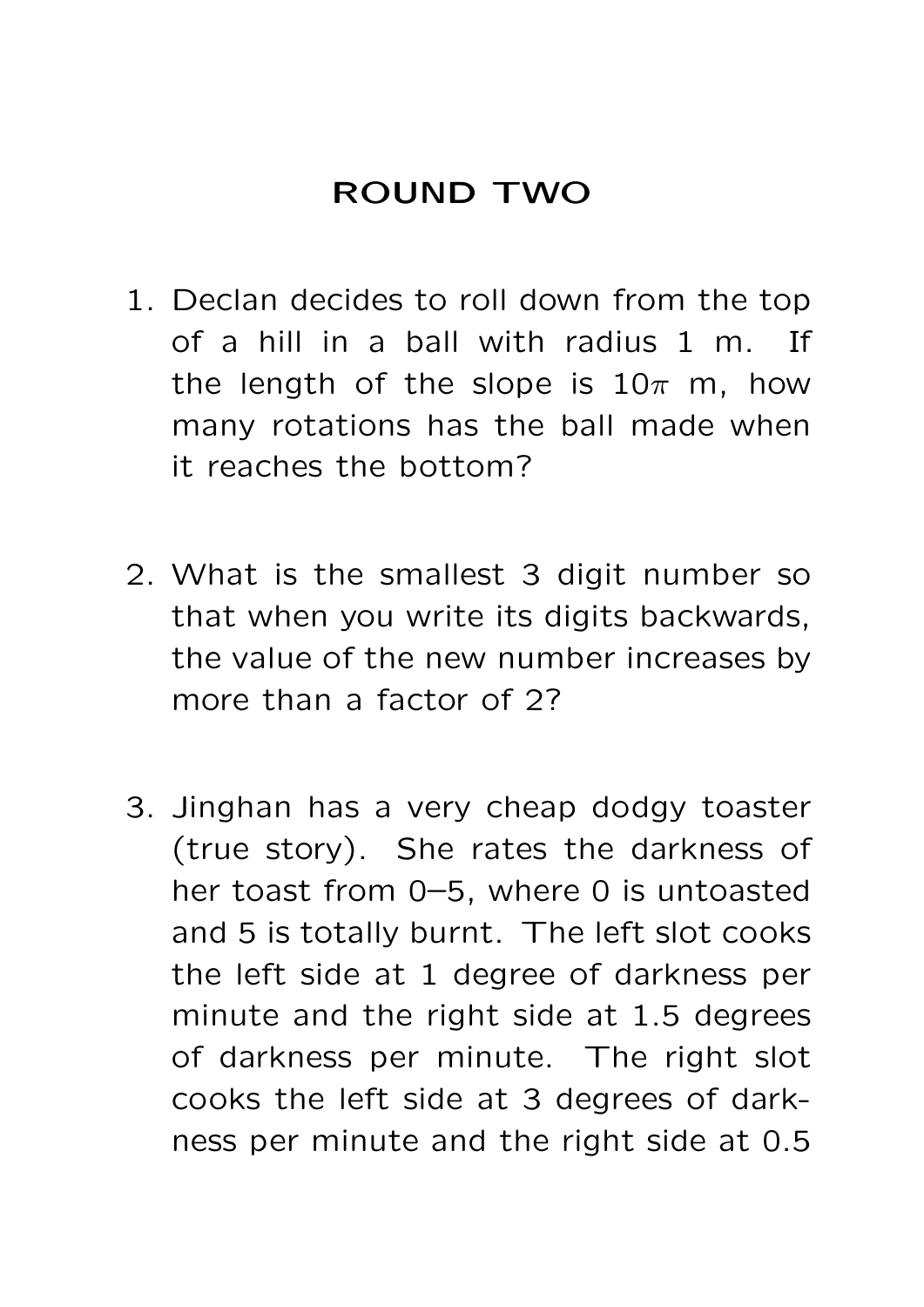degrees of darkness per minute. For how long must Jinghan put her bread in the left and then (without flipping) the right slot of the toaster so that both sides are toasted to a darkness of 4?

4. Put the numbers 0,1,2,3,4 and 5 into the circles so that every pair of circles which are joined by a straight line contain two numbers which add up to a prime number.



5. Calculate the following sum:

 $6 + 66 + 666 + 6666 + 66666 + 666666$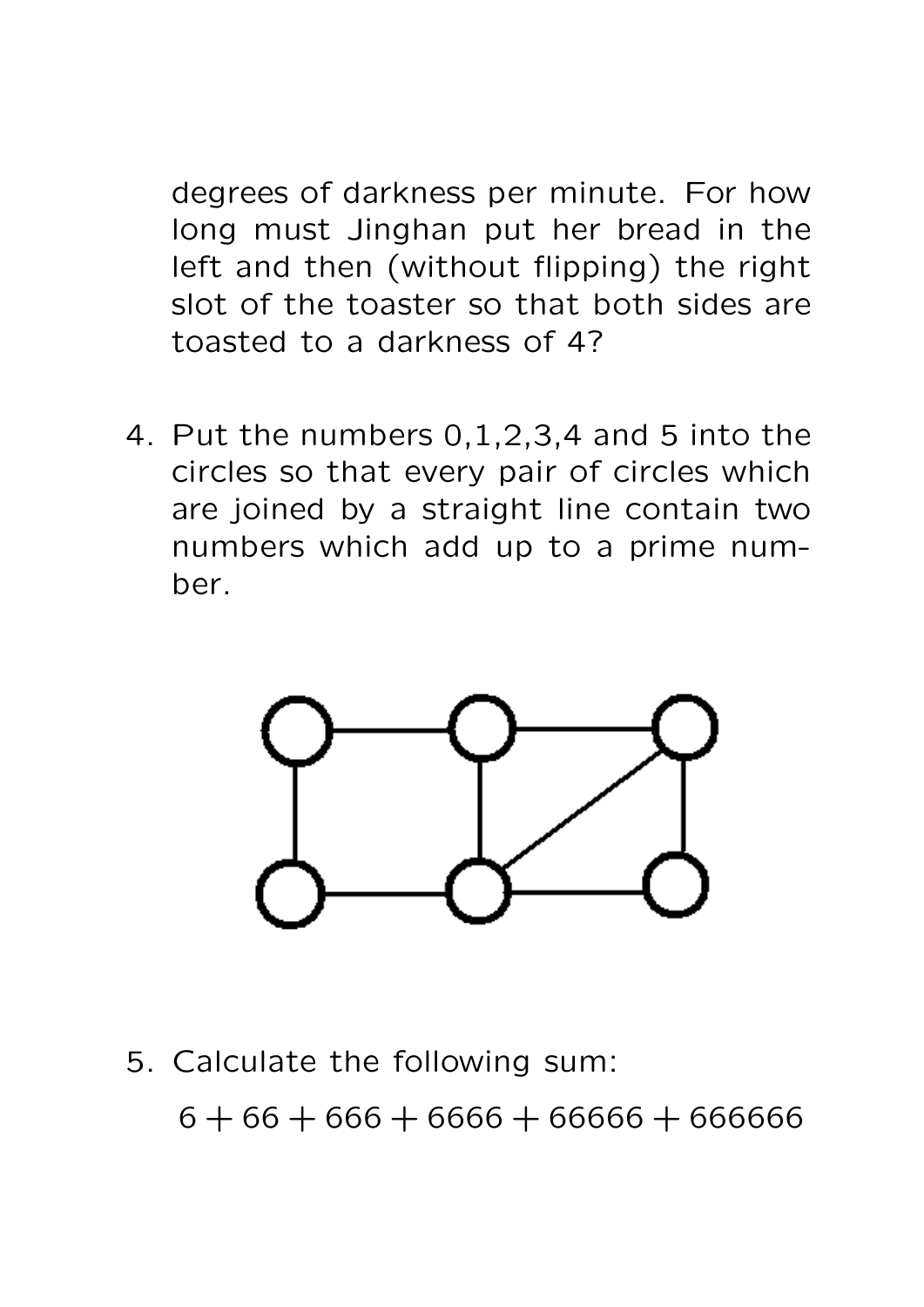## ROUND THREE

- 1. Mel talks at a rate of 20 words per minute, Jinghan talks at a rate of 70 words per minute (true story). They have a conversation for 5 minutes in which 250 words were said. How long did Mel talk for?
- 2. Damian has two clocks, one with (hour and minute) hands which travel in a clockwise direction, and another with hands which travel in an anti-clockwise direction. Assuming the hands are in the same position at 12 o'clock, how many times a day are the hands of the two clocks in the same position?
- 3. Yi swims across a river which is 50m wide and then swims back. He swims at 2m/s orthogonal to the 5m/s current. How far downstream would he be when he gets back?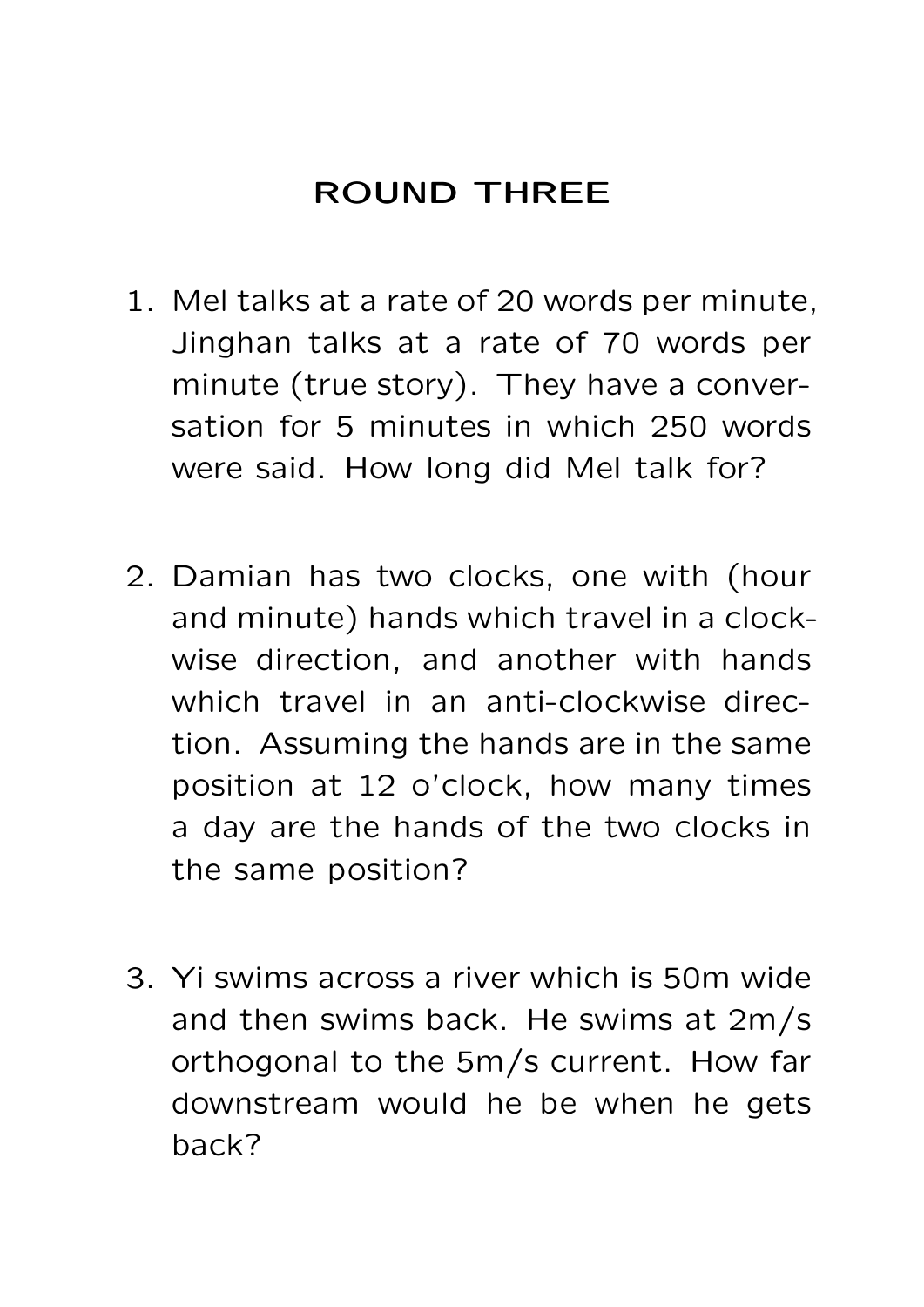- 4. Combine plus signs and five 2s to get 28, and combine plus signs and eight 8s to get 1000.
- 5. How many paths are there from  $A$  to  $B$  if you are only allowed to travel to the right on the grid?

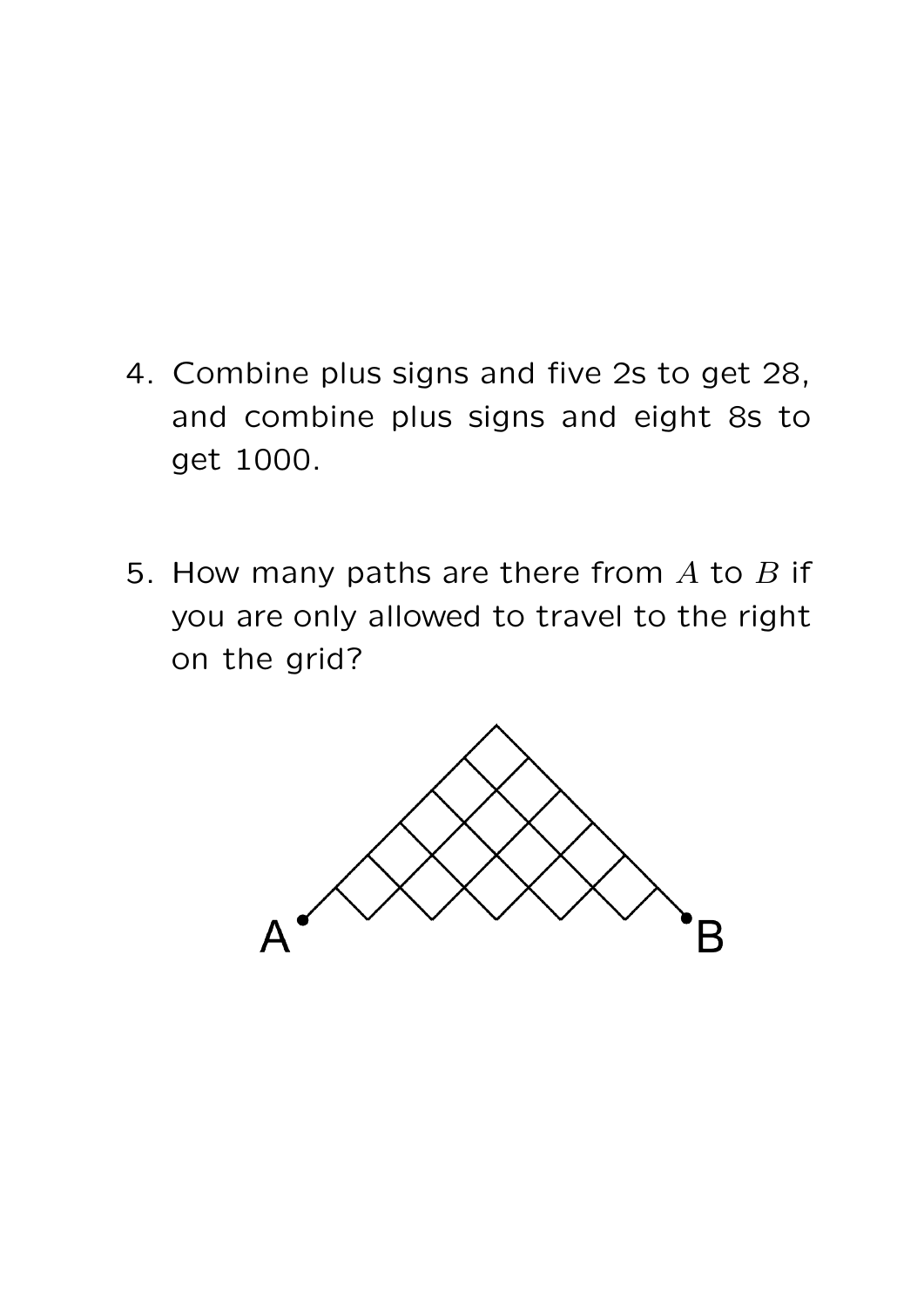## ROUND FOUR

- 1. Bobby Blue Fairy loves the blue sprinkles on fairy bread the best. Sarah makes fairy bread with sprinkles that are 1 part blue, 2 parts yellow, and 3 parts pink and spreads 30 sprinkles/cm<sup>2</sup>. Paul makes fairy bread with sprinkles that are 3 parts blue, and 2 parts white and spreads 10 sprinkles/cm<sup>2</sup>. Ben makes fairy bread with sprinkles that are 3 parts blue, 3 parts pink, and 2 parts brown and spreads 20 sprinkles/ $\text{cm}^2$ . If they all use the same sized bread, who should Bobby Blue fairy gets his fairy bread from to have the most blue sprinkles?
- 2. Tree Trunks bakes a delicious ruby-red apple pie. Finn the human eats a  $135^\circ$ slice of the pie, Jake the dog eats a 180° slice of the pie, Princess Bubblegum eats a 30◦ slice and Marceline sucks up all of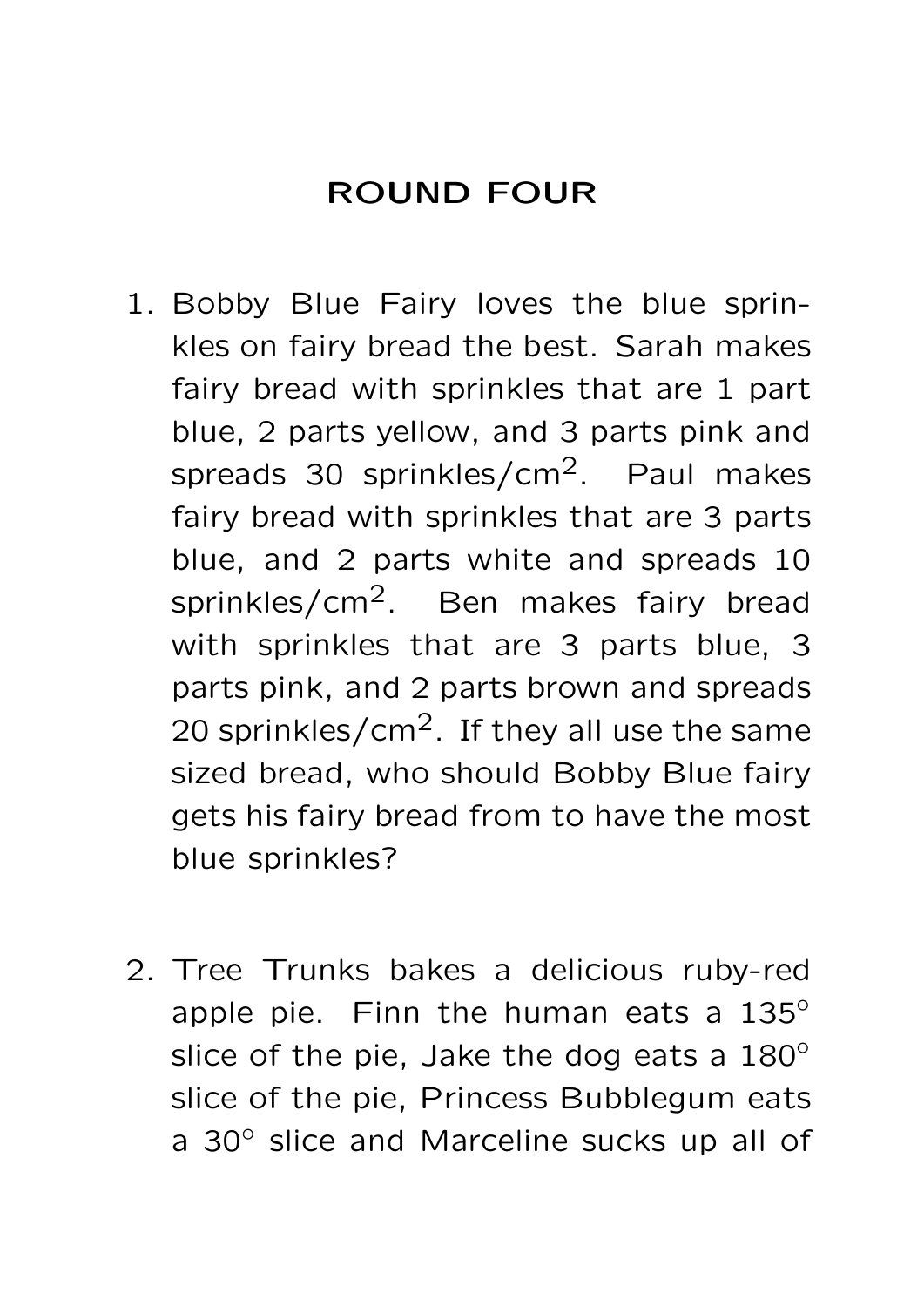the red-colour of the pie but eats none. What fraction of Tree Trunks's pie is left?

- 3. Today is Wednesday 25 June. What will be the next year in which 25 June is a Wednesday?
- 4. Three different positive whole numbers add up to 9. What is the maximum possible value of their product?
- 5. Take two equilateral triangles  $\triangle ABC$  and  $\triangle DEF$  of side-length 1 and glue vertices A and  $F$  together. What is the largest possible area of the quadrilateral BCDE?

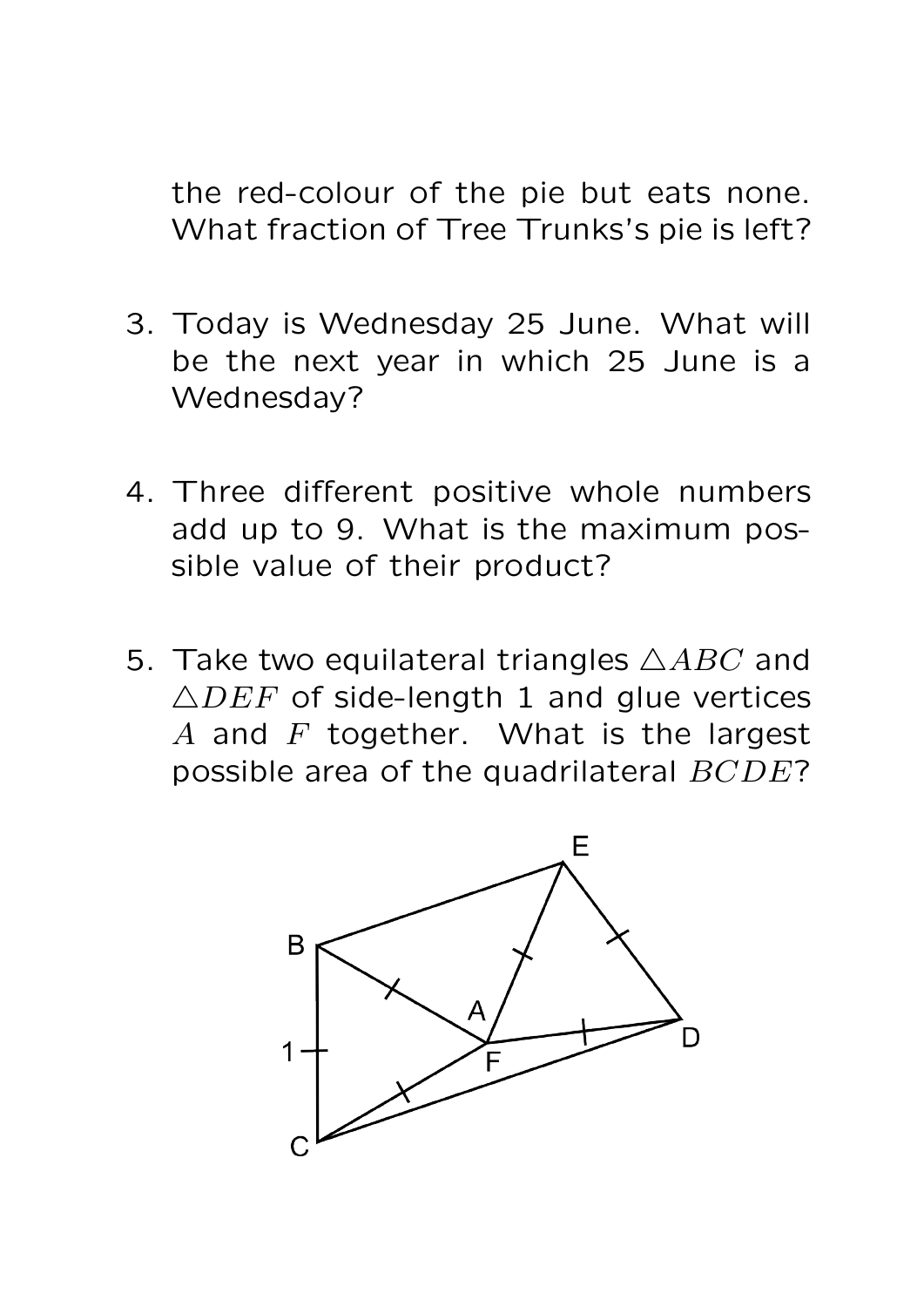## ROUND FIVE

- 1. Yi and Thara are competing in a 100m sprint. Yi finishes half a second faster than Thara. If their total time is 21.5 seconds, what was Thara's time?
- 2. Bobby Blue Fairy is having a party in a room shaped like the picture below. He wants to put plates of fairy bread around the room so each square either contains or is adjacent to a square that contains a plate of fairy bread. (Diagonally next to doesn't count.) What is the fewest number of plates of fairy bread that Bobby Blue Fairy has to prepare for his party?

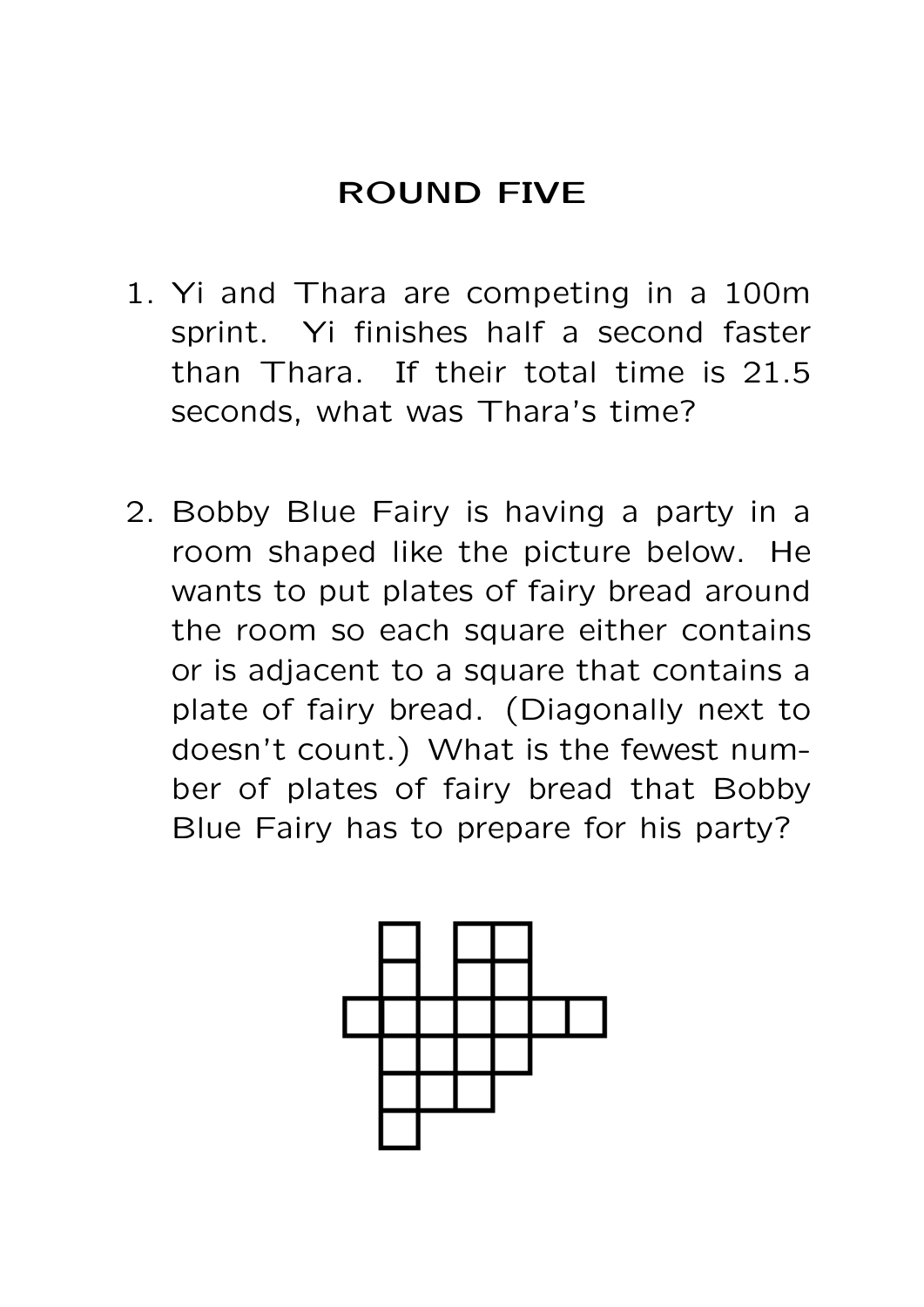- 3. Which two distinct integers satisfy the equation:  $a^b = b^a$
- 4. In how many ways can you shade two squares on a  $4 \times 4$  grid such that they share exactly one corner with each other?
- 5. Naruto and Sakura (a couple) went to a business meeting with two other couples: Ash & Misty (a couple), and Spiderman & Mary Jane Watson (another couple). Several handshakes took place. No one shook hands with themselves or their partner and no one shook hands with the same person more than once. Naruto needs your help, he forgot how many hands he shook. He asked each person, including Sakura, how many hands they shook. Each person gave a different answer. How many hands did Naruto shake?